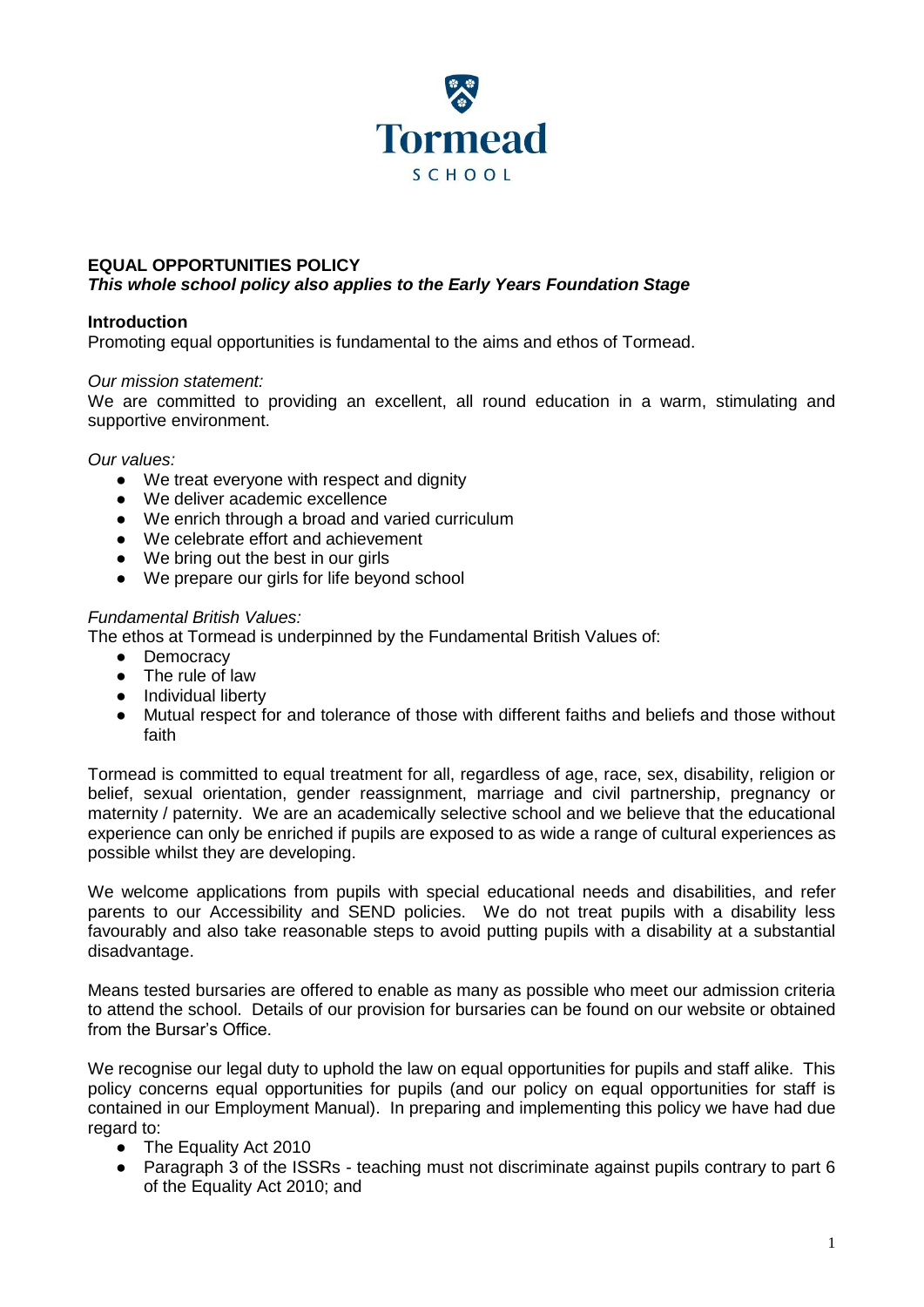• Paragraph 5 of the ISSRs - schools must ensure that principles are actively promoted which encourage respect for other people, paying particular regard to the protected characteristics under the Equality Act 2010

We ensure that teaching at Tormead does not unlawfully discriminate in relation to protected characteristics and recognise that unlawful discrimination can take various forms, such as direct discrimination, indirect discrimination, harassment and failure to make reasonable adjustments (for pupils with disabilities). We further recognise that 'teaching' may also include the 'hidden' lessons to children implicit in school activities (such as arrangements for lunch) about their value as a person, their human rights, the options available to them and their expectations for adult life.

# **Girls' Code of Conduct**

The Head, SMT, Heads of Year, Form Tutors and medical staff all play an active role in monitoring the implementation of our policy on equal opportunities. Use is made of assemblies, PSHE, Religious Studies, Drama, English and other lessons to:

- Promote tolerance of and respect for each other, paying particular regard to the protected characteristics set out in the Equality Act 2010
- Promote positive images and role models to avoid prejudice and raise awareness of related issues
- Foster an open-minded approach and encourage pupils to recognise the contributions made by different cultures; bias should be recognised and addressed
- Understand why and how we deal with offensive language and behaviour
- Understand why we will deal with any incidents promptly and in a sensitive manner

At Tormead, we do not have a set of official School rules; however, we do have high expectations of pupils with respect to their behaviour. This is set out in our Girls' Code of Conduct which requires, amongst others, that pupils:

- Behave politely and courteously to everyone at all times, being especially considerate of visitors to the School
- Be considerate of others' needs; treat them as you would wish to be treated yourself
- Be kind to others: never mock, criticise or insult. Respect their views and opinions, remembering that they will not always agree with you. Do feel free to disagree with them, but do so in an appropriate and respectful manner. Discriminatory or extremist opinions or behaviours should be challenged as a matter of routine.

Harassment in all its forms is unlawful and unacceptable. Our Anti-Bullying and Behaviour policies provide guidance on dealing with discriminatory behaviour. There will be zero tolerance of abusive behaviours.

A successful equal opportunities policy requires strong and positive support from parents and guardians and the School's commitment to equal opportunities is therefore included within the Parent Contract.

#### **Monitoring**

This policy is regularly monitored and the Head reports to the Governors any failures, or deemed failure, to provide equality of opportunity to our pupils (current or prospective).

#### **English as an Additional Language**

As set out in the EAL Policy academic standards are high, pupils must be fluent English speakers. Where required, tuition in English as an Additional Language (EAL) might be arranged at the parent's expense.

#### **School Uniform**

Tormead is inter-denominational and welcomes pupils, and staff, from many different ethnic groups, backgrounds and creeds and offer the opportunity for pupils to practice their own faiths. However, parents should be aware that all pupils are required to wear a uniform until the end of Year 11. A 'smart dress' code operates thereafter. The Head will consider written requests from parents for variations in uniform on religious grounds, taking expert advice where necessary.